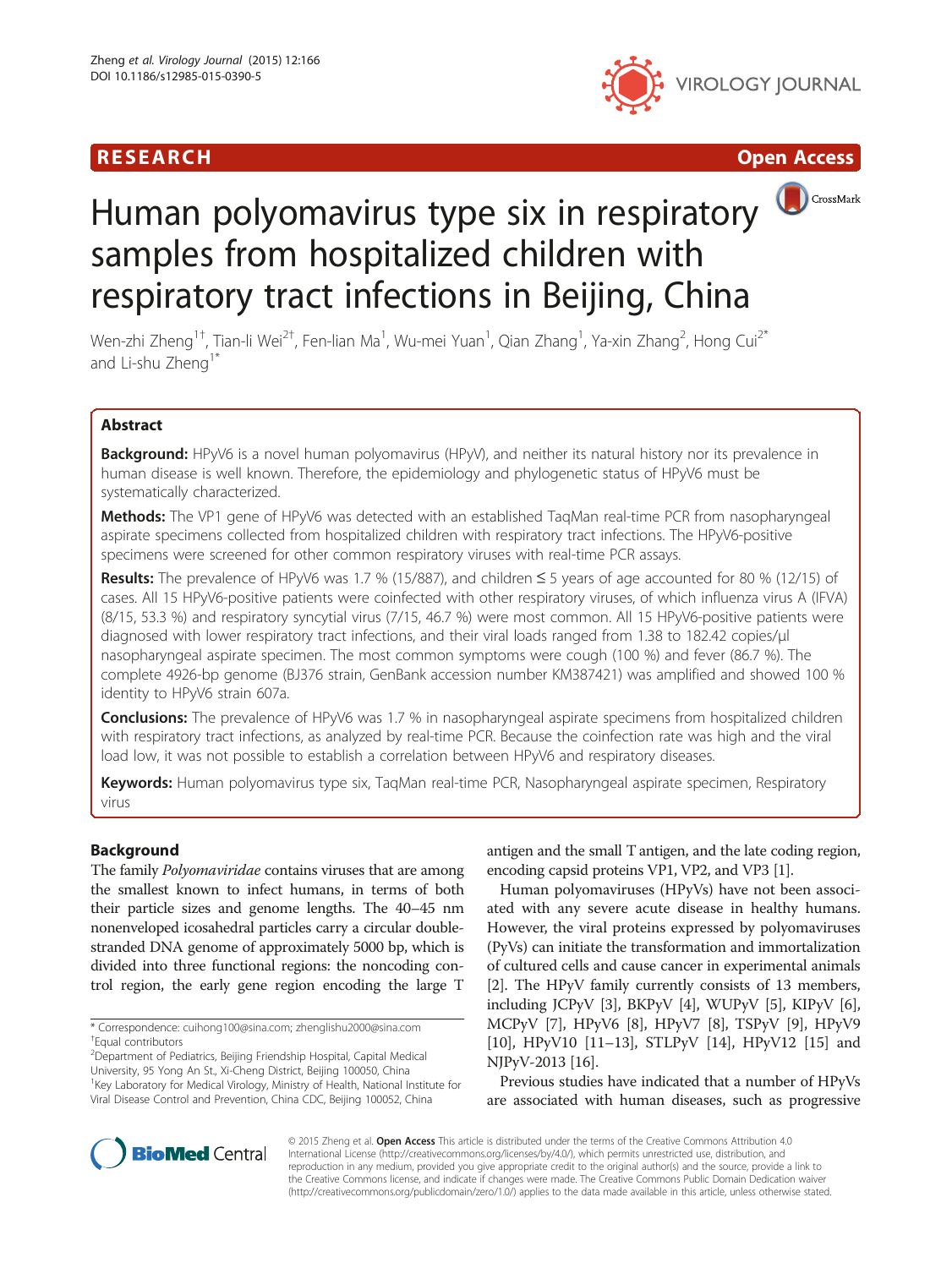multifocal leukoencephalopathy (JCPyV), hemorrhagic cystitis (BKPyV), Merkel cell carcinoma (MCPyV), and trichodysplasia spinulosa (TSPyV) [\[3](#page-5-0), [7, 9](#page-5-0), [17](#page-5-0)–[19](#page-5-0)]. A serological study demonstrated that the seroprevalence of these viruses in 1501 plasma samples from healthy adult blood donors was BKPyV (82 %), JCPyV (39 %), KIPyV (55 %), WUPyV (69 %), MCPyV isolate 350 (25 %); and MCPyV isolate 339 (42 %). The seroprevalence of all polyomaviruses in children under 21 years of age ( $n = 721$ ) was similar to that in the adult population, suggesting that primary exposure to these viruses occurs in early childhood and seems to result in lifelong persistence [\[20](#page-5-0)]. Nevertheless, the natural histories of most HPyVs and their prevalence in human diseases are not yet well known.

In 2008, MCPyV was discovered by Feng et al. [\[7](#page-5-0)]. HPyV6 and HPyV7 were discovered with MCPyV in skin swabs from the foreheads of healthy volunteers [\[8](#page-5-0)]. However, later research could not demonstrate a relationship between HPyV6 and Merkel cell carcinoma or other skin diseases. A phylogenetic analysis of the complete HPyV6 genome indicated that HPyV6 shared a branch with KIPyV and WUPyV. Previous reports have shown that genomic fragments of KIPyV and WUPyV have been regularly detected in nasopharyngeal aspirates of children with respiratory tract infections (RTIs) and are suspected of a causal relationship with respiratory disease. However, the link between these PyVs and respiratory diseases remains speculative [\[5](#page-5-0), [6](#page-5-0), [21](#page-5-0), [22\]](#page-5-0).

A real-time PCR assay was established here to determine the prevalence of HPyV6 throughout a time period of 12 months (from October 2011 to September 2012). The prevalence of HPyV6 was 1.7 % (15/887). A complete HPyV6 genome was amplified, sequenced and found to be identical with a HPyV6 isolate from USA.

# Results

#### Establishment and evaluation of real-time PCR assay

With the standard curve derived from serial DNA dilutions, the dynamic range of the real-time PCR assay was  $10^{0}$ - $10^{10}$  copies/ $\mu$ l and the limit of detection was one

copy. The coefficient of determination  $(R^2 = 0.99667)$ showed a good linear correlation. The TaqMan-based real-time PCR assay to detect HPyV6 did not amplify any other viral pathogen, showing the excellent specificity of this assay. Four different DNA concentrations  $(10<sup>5</sup> - 10<sup>8</sup>$  copies per reaction) were repeated five times in each run. The maximum coefficient of variation was 0.66 %, which indicates good precision (data not shown).

### Epidemiology of HPyV6

A total of 887 NPA samples were obtained from 887 children with RTI. The sex ratio (male:female) was 524:363 (1.44:1) and the median age was 24 months (ranging from 3 days to 14 years). The prevalence of HPyV6 was 1.7 % (15/887) in the 887 NPA specimens tested. Of the 15 HPyV6-positive patients, eight were male (8/524, 1.53 %) and seven were female (7/363, 1.93 %), so the prevalence was similar in both sexes ( $p > 0.05$ ). The ages of the infected patients ranged from 4 days to 13 years, and children ≤ 5 years of age accounted for 80 % (12/15) of the total HPyV6-positive children. The age distribution of the HPyV6-infected children indicated that those aged 37–48 months had the highest infection rate (3.41 %) (Fig. 1). HPyV6 was detected in every month of the study year, except February, June, July, October, and November. The majority of HPyV6 cases were detected in spring (from March 2012 to May 2012), accounting for 73.3 % (11/15) (Fig. [2](#page-2-0)), and the peak incidence (5/88, 5.68 %) occurred in April 2012.

Nucleic acids extracted from all 887 NPA samples were tested for the VP1 gene of HPyV6 with the previously established TaqMan real-time PCR. The HPyV6 positive specimens were then screened for human metapneumovirus (hMPV), respiratory syncytial virus (RSV), human bocavirus (HBoV), influenza viruses A (IFVA) and B (IFVB), parainfluenza virus types 1–4 (PIV1-4), human rhinoviruses (HRVs), adenovirus (ADV), human coronaviruses (229E, OC43, NL63, and HKU1), WUPyV, and KIPyV with real-time PCR assays. The primers and probes used in this study are listed in

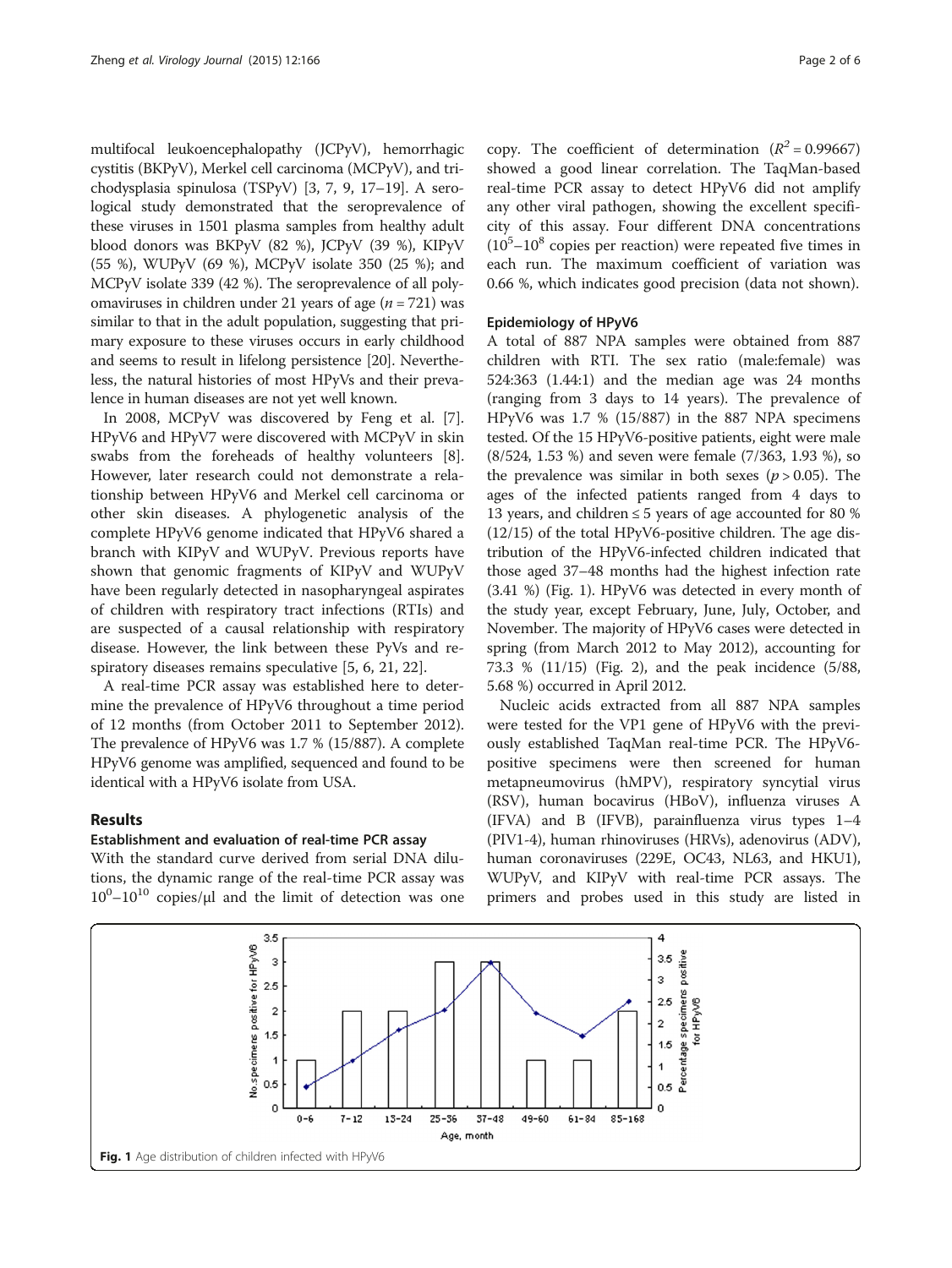<span id="page-2-0"></span>

Additional file [1:](#page-4-0) Table S1 [\[23](#page-5-0)–[31](#page-5-0)]. All 15 HPyV6-positive patients were coinfected with1-4 respiratory viruses. Most HPyV6-associated coinfections involved IFVA (8/15, 53.3 %) or RSV (7/15, 46.7 %) (Table 1).

Viral load and clinical characteristics of HPyV6 in children All 15 HPyV6-positive patients were diagnosed with lower RTI, including bronchopneumonia in nine (60 %), acute bronchitis in three (20 %), bronchitis in two (13.3 %), and pneumonia in one (6.7 %). The most common symptom was cough, which occurred in all 15 patients (100 %). Other clinical presentations included fever ( $n = 13$ , 86.7 %), gasping ( $n = 3$ , 20 %), vomiting  $(n = 3, 20, 8)$ , and diarrhea  $(n = 1, 6.7, 8)$ . Among the HPyV6-positive specimens, the HPyV6 genome copies ranged from 1.38 to 182.42 copies/μl NPA on a realtime PCR assay (Table [2\)](#page-3-0). The HPyV6 genome copy number was 52.07 copies/μl NPA in children suffering lower RTIs only, and was slightly higher than 29.75 copies/μl NPA in those infected with lower RTIs and other diseases, but these did not differ significantly  $(p > 0.05,$  Mann–Whitney U test).

To determine the complete HPyV6 genomic sequence, overlapping genomic fragments were amplified with nested PCR using 15 pairs of virus-specific primers (listed in Additional file [1:](#page-4-0) Table S2), and the complete 4926-bp genome was compiled with BioEdit 9.0 software. The genome sequence of HPyV6 was deposited in GenBank under accession number KM387421. BLAST analysis with the complete HPyV6 genome showed a high level of nucleic acid identity to the six full HPyV6 genomes available in GenBank. Relationsship to the HPyV6 strain 607a was 100 %.

## **Discussion**

HPyV6, thought to be a skin-tropic polyomavirus, was initially described in 2010. Since then, subgenomic fragments of HPyV6 DNA have been detected in a variety of specimen types, including skin, respiratory secretion samples, and various tumor samples (for instance,

Table 1 Codetection of HPyV6 and other common respiratory viruses

|              | KIPyV WUPyV HBoV HRV ADV |                 |        | <b>HMPV</b>     | <b>RSV</b>      | <b>IFVA</b> | <b>IFVB</b>     | $PIV-1$ |                  |                 | PIV-2 PIV-3 PIV-4 HCoV-229E HCoV-OC43 HCoV-HKU1 HCoV-NL63 |     |        |
|--------------|--------------------------|-----------------|--------|-----------------|-----------------|-------------|-----------------|---------|------------------|-----------------|-----------------------------------------------------------|-----|--------|
| BJ148 +      |                          |                 |        | $^{+}$          | $\! + \!\!\!\!$ |             |                 |         | $\boldsymbol{+}$ |                 |                                                           |     |        |
| BJ211 +      |                          |                 |        |                 | $\! + \!\!\!\!$ |             |                 |         |                  |                 |                                                           |     |        |
| BJ361        |                          |                 |        |                 |                 |             |                 |         |                  |                 | $^{+}$                                                    |     |        |
| <b>BJ375</b> | $^{+}$                   |                 | $+$    |                 | $+$             | $+$         |                 |         |                  |                 |                                                           |     |        |
| <b>BJ376</b> |                          |                 |        |                 | $+$             |             | $\! + \!\!\!\!$ |         |                  |                 |                                                           |     |        |
| <b>BJ454</b> |                          |                 |        |                 |                 | $+$         |                 |         |                  |                 |                                                           |     |        |
| <b>BJ460</b> |                          | $\! + \!\!\!\!$ |        |                 |                 | $^{+}$      |                 |         |                  |                 |                                                           | $+$ |        |
| <b>BJ488</b> |                          |                 | $^{+}$ |                 |                 | $^{+}$      |                 |         |                  |                 | $\! + \!\!\!\!$                                           |     |        |
| <b>BJ508</b> | $^{+}$                   |                 | $+$    |                 | $\! + \!\!\!\!$ |             |                 |         |                  |                 |                                                           |     |        |
| BJ511        |                          |                 |        | $\! + \!\!\!\!$ |                 |             |                 |         |                  |                 |                                                           |     | $\! +$ |
| <b>BJ520</b> |                          |                 |        |                 | $\! + \!\!\!\!$ | $^{+}$      |                 |         |                  |                 |                                                           |     |        |
| <b>BJ537</b> |                          |                 |        |                 |                 |             |                 |         |                  | $\! + \!\!\!\!$ |                                                           |     |        |
| <b>BJ556</b> |                          |                 |        |                 |                 |             |                 |         |                  |                 |                                                           | $+$ |        |
| BJ767 +      |                          |                 |        |                 |                 | $^{+}$      |                 |         |                  |                 |                                                           |     |        |
| <b>BJ840</b> |                          |                 | $^{+}$ |                 | $^+$            | $^{+}$      |                 |         |                  | $^{+}$          |                                                           |     |        |

+ represents positive; HBoV human bocavirus; HRV human rhinoviruse; ADV adenovirus; hMPV human metapneumovirus; RSV respiratory syncytial virus; IFVA influenza viruses A; IFVB influenza viruses B; PIV1-4, parainfluenza virus types 1–4; HCoV 229E, OC43, NL63, HKU1, human coronaviruses 229E, OC43, NL63, HKU1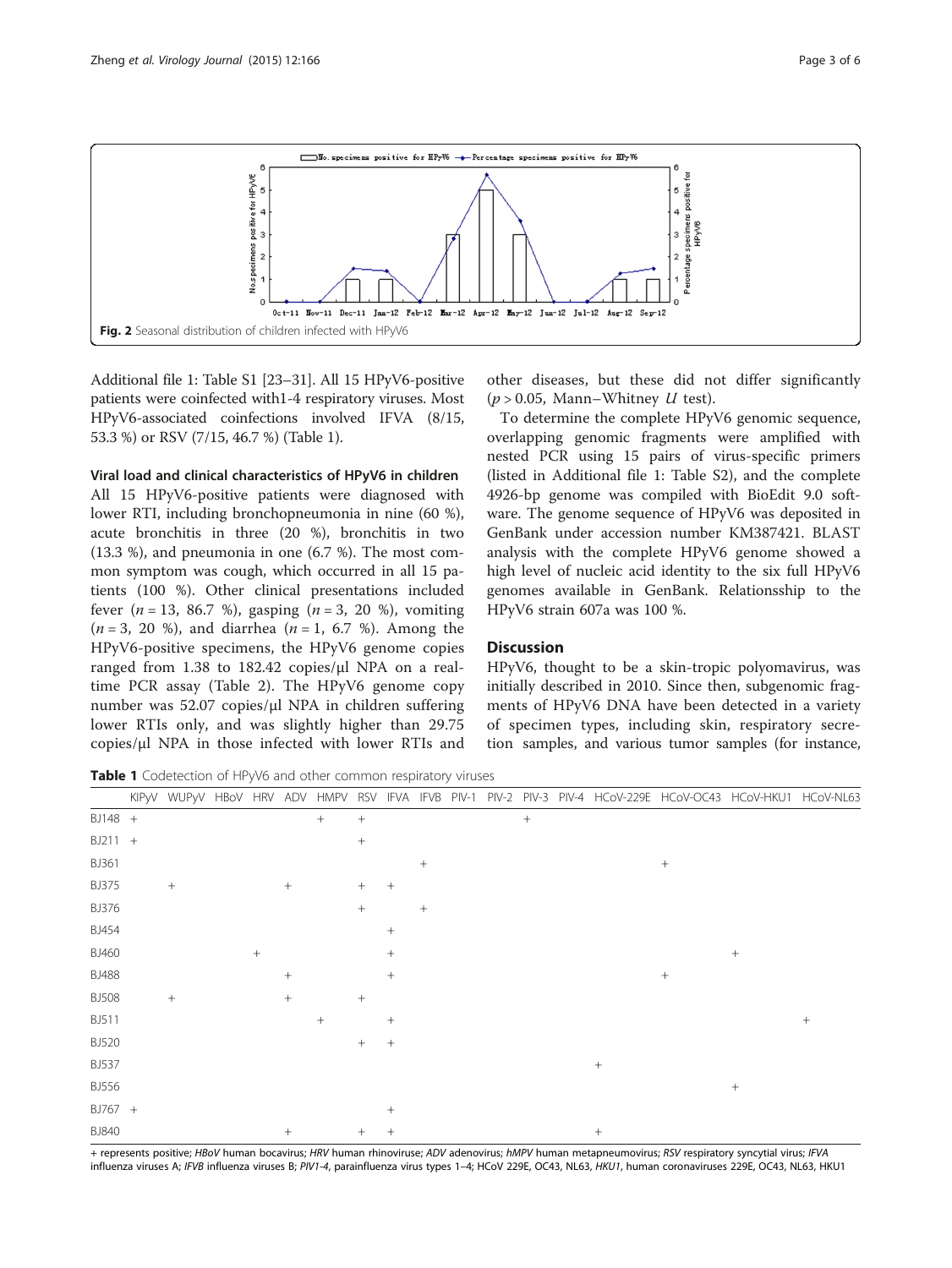| Sex<br>Specimen |   | Age (month) | Date     | Signs/symptoms           | Diagnosis                                                                              | Viral load in NPA<br>(copies/µL) |  |
|-----------------|---|-------------|----------|--------------------------|----------------------------------------------------------------------------------------|----------------------------------|--|
| <b>BJ148</b>    | F | 156         | Dec-11   | Fever, cough             | Bronchopneumonia, congenital hypoplasia of<br>left kidney                              | 1.38                             |  |
| BJ211           | M | 3           | $Jan-12$ | cough, gasping, diarrhea | Bronchopneumonia, malnutrition                                                         | 8.84                             |  |
| BJ361           | F | 30          | Mar-12   | Fever, cough, vomiting   | Acute bronchitis, congenital hydronephrosis,<br>hypokalemia, dyspepsia, oral exanthema | 48.53                            |  |
| <b>BJ375</b>    | F | 108         | Mar-12   | Fever, cough             | Acute bronchitis                                                                       | 54.95                            |  |
| <b>BJ376</b>    | M | 9           | Mar-12   | cough, gasping           | <b>Bronchitis</b>                                                                      | 182.42                           |  |
| <b>BJ454</b>    | M | 34          | Apr-12   | Fever, cough             | Bronchopneumonia                                                                       | 47.21                            |  |
| <b>BJ460</b>    | M | 48          | Apr-12   | Fever, cough, vomiting   | Bronchopneumonia, ventricular premature beat                                           | 68.99                            |  |
| <b>BJ488</b>    | F | 60          | $Apr-12$ | Fever, cough             | Acute bronchitis, acute suppurative tonsillitis                                        | 68.05                            |  |
| <b>BJ508</b>    | M | 36          | $Apr-12$ | Fever, cough             | Bronchopneumonia, infectious mononucleosis<br>syndrome, acute suppurative tonsillitis  | 29.14                            |  |
| <b>BJ511</b>    | F | 44          | $Apr-12$ | Fever, cough             | Bronchopneumonia                                                                       | 21.96                            |  |
| <b>BJ520</b>    | M | 41          | May-12   | Fever, cough, vomiting   | Bronchopneumonia, rhinitis                                                             | 2.93                             |  |
| <b>BJ537</b>    | F | 22          | May-12   | Fever, cough             | Bronchopneumonia, hepatomegaly                                                         | 10.14                            |  |
| <b>BJ556</b>    | F | 24          | May-12   | Fever, cough             | Mycoplasmal pneumonia                                                                  | 36.08                            |  |
| <b>BJ767</b>    | M | 84          | Aug-12   | Fever, cough, gasping    | <b>Bronchitis</b>                                                                      | 16.55                            |  |
| <b>BJ840</b>    | M | 11          | $Sep-12$ | Fever, cough             | Bronchopneumonia                                                                       | 3.34                             |  |

<span id="page-3-0"></span>Table 2 Viral loads and clinical characteristics of HPyV6-positive children with respiratory tract infections

squamous cell carcinoma, basal cell carcinoma, and multiple myeloma) [[8, 32](#page-5-0)–[34](#page-5-0)]. Although HPyVs had been identified several decades ago, there are still many basic questions to be clarified, for examples, how HPyVs interact with their hosts and how to spread throughout a population. For instance, BKPyV and JCPyV are shed in the urine and transmitted via the respiratory route. No data on the immune responses of healthy individuals to the HPyVs are available. It is unknown whether the HPyVs exist in human cells with low viral replication to establish a latent state, or how the cells restrict viral replication. The answers to these questions will require more information on the biology and epidemiology of the HPyVs.

The genomes and proteins of HPyV6, one of the novel HPyVs, show little sequence homology with previously reported HPyVs (BKPyV and JCPyV). Although HPyV6 encodes a conserved, potentially carcinogenic LTAg, previous studies have shown no association between HPyV6 and tumors [[1\]](#page-5-0). Furthermore, a phylogenetic analysis indicated that LTAg of HPyV6 (KM387421) is only distantly related to its homologues in other cancerassociated HPyVs. The HPyV6, WUPyV, and KIPyV strains formed a clade in the complete genome and VP1 amino acid phylogenies, whether HPyV6 also associate with respiratory infection which need more clinical and experimental evidences to support. HPyV6 has been detected in specimens from the human respiratory tract, but there are as yet insufficient epidemiological data to demonstrate a correlation between HPyV6 and respiratory disease. Because initial infections with most HPyVs occur in infancy, the prevalence of HPyV6 in NPAs from children was detected with real-time PCR.

HPyV6 displayed an overall prevalence of 1.7 % in NPA samples collected from children in a hospital in China, which is similar to its prevalence reported previously (0.5–2 %) [[34, 35](#page-5-0)]. It has not been confirmed that HPyV6 infects humans via the respiratory tract, but the respiratory tract may be a possible route of transmission. In this study, HPyV6 was mainly detected in children less than 5 years of age, and the peak incidence occurred in spring. All 15 HPyV6-positive patients were coinfected with other respiratory viruses, of which IFVA and RSV were the most common. The HPyV6-positive patients were diagnosed with lower RTIs, 60 % had bronchopneumonia, and the most common symptoms were cough and fever.

Although known HPyVs cause disease in patients with immune-system imbalances, they do not seem to cause obvious illnesses in the great majority of infected individuals. However, BKPyV can induce nephropathy in kidney transplantation recipients and JCPyV causes progressive multifocal leukoencephalopathy. Progressively increasing or high viral loads are also associated with high-level viral replication and disease. For instance, progressive multifocal leukoencephalopathy and hemorrhagic cystitis are related to high viral loads of JCPyV and BKPyV, respectively. The present study cannot confirm that HPyV6 is the cause of RTIs in hospitalized children, because the viral loads of HPyV6 were low (1.38–182.42 copies/μl) and the coinfection rate with other respiratory viruses was high.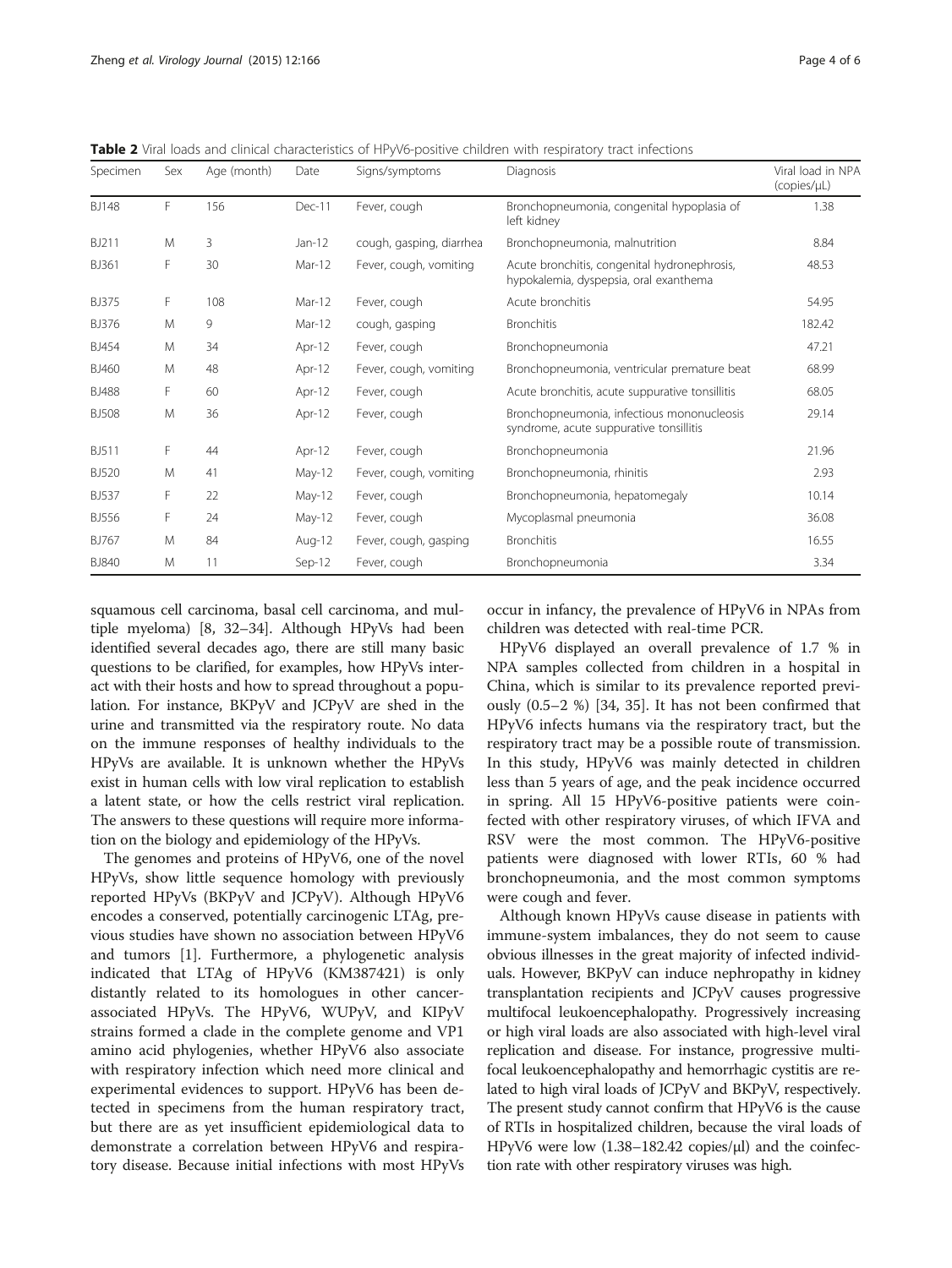<span id="page-4-0"></span>In previous reports, HPyVs were detected in the respiratory tract and skin but, to date, there has been insufficient evidence that HPyV6 is associated with any respiratory tract disease or skin disease [\[36](#page-5-0)]. Whether HPyV6 induce any disease requires the analysis of further data.

# Conclusion

The detection rate for HPyV6 by real-time PCR assay was 1.7 % in 887 NPA samples collected from hospitalized children with RTI. An association between HPyV6 and respiratory diseases could not been revealed due to the high coinfection rate and the low HPyV6 viral load.

#### Methods

### Study population and samples

From 1 October, 2011, to 30 September, 2012, 887 nasopharyngeal aspirate (NPA) specimens were collected continuously from 887 hospitalized children with RTI, who ranged in age from 3 days to 14 years, at Beijing Friendship Hospital, Beijing, China. The patients' parents or guardians gave their written informed consent for specimen collection and testing, and the project was approved by the Ethical Committee of the Beijing Friendship Hospital. The NPA specimens were collected and transported immediately to the National Institute for Viral Disease Control and Prevention, China CDC, and stored at −80 °C until further processing. All demographic data and clinical findings were recorded on a standard form. Total nucleic acids were extracted from each NPA specimen using the QIAamp MinElute Virus Spin Kit (Qiagen, Beijing, China).

# TaqMan real-time PCR assay

A TaqMan-based real-time PCR assay for the detection of VP1 gene of HPyV6 was designed with Primer Express 3.0 software. The primer sequences used were HPyV6-F 5'-TTAACACCCTTCTTTGTGCTGCTA-3' and HPyV6-R 5'- GCCCAATTATTCAAAGCAGCTAA-3, and ' the probe sequence was HPyV6-P FAM-CTGTCACAG GCCTGCTGAGCAATAGATTTC-TAMRA. The specificities of the primers and probe were evaluated in GenBank with BLAST. The primers and probe were synthesized by Invitrogen (Beijing, China). A common reaction mix was prepared for the real-time PCR assays. Briefly, the final 20 μl reaction mix contained 10 μl of TaqMan Gene Expression Master Mix, 1.8 μl of each primer (10 pmol/μl), 0.2 μl of probe (10 pmol/μl), 2 μl of pMD18-T/VP1 plasmid template (plasmid pMD18-T linked to the VP1 gene of HPyV6), and 4.2  $\mu$ l of H<sub>2</sub>O. The amplification conditions included an initial incubation at 50  $^{\circ}\textrm{C}$  for 2 min and 95  $^{\circ}\textrm{C}$ for 15 min, followed by 40 cycles of 95 °C for 15 s and 60 °C for 1 min, using the Mx3005P qPCR System (Agilent Stratagene). Ten-fold serial dilutions of the

pMD18-T/VP1 plasmid (from  $10^0$  to  $10^{10}$  copies/ $\mu$ l) were added to the real-time PCR reactions in duplicate. The results were used to generate a standard curve for HPyV6. Specificity was assessed by testing mixed samples of other common HPyVs, including WUPyV, KIPyV, JCPyV, BKPyV, and HPyV7. To test the reproducibility of the assay, we added  $10^5 - 10^8$  copies/ $\mu$ l of pMD18-T/VP1 plasmid to each reaction and each concentration of DNA was repeated five times. In addition, housekeeping gene glyceraldehyd-3-phosphate dehydrogenase (GAPDH) was used as internal control. 2 μl of nucleic acid of each NPA specimen was added to each reaction. Only samples that were positive according to both PCR and DNA sequencing were considered "positive".

# Compiling the complete HPyV6 genome and phylogenetic analysis

Fifteen overlapping fragments of the complete genome of HPyV6 strain BJ376 were PCR amplified (Table [2](#page-3-0)) with the Takara Ex Taq kit. The 15 overlapping fragments were then cloned into pMD18-T and sequenced (Invitrogen). The nucleotide sequence of the full-length HPyV6 genome was then compiled using BioEdit 9.0 software. The full-length HPyV6 sequence was aligned with the sequences of other HPyVs and other HPyV6 strains available in GenBank with DNAStar software. A neighbor-joining tree was constructed with MEGA 6.0.

#### Statistical analysis

The significance of differences between the prevalence rates and viral loads of various groups was tested with Fisher's exact test and the Mann–Whitney U test. All analyses were performed with SPSS 19.0 software.

# Additional file

[Additional file 1: Table S1.](http://www.virologyj.com/content/supplementary/s12985-015-0390-5-s1.docx) Primers and probes used to detect respiratory viruses. Table S2. Primers used to amplify HPyV6 with nested PCR (DOCX 28 kb)

#### Competing interests

The authors declare that they have no competing interests.

#### Authors' contributions

Conceived and designed the experiments: WZ, HC and LZ. Performed the experiments: WZ, TW, FM, WY, QZ, YZ and LZ. Analyzed the data: WZ, HC, and LZ. Contributed reagents/materials/analysis tools: TW, YZ and HC. Wrote the manuscript: WZ and LZ. All authors read and approved the final manuscript.

#### Acknowledgments

We thank the Beijing Friendship Hospital, Capital Medical University, for providing the samples, and the laboratory staff who contributed to this study. No compensation was given to subjects for participation in this study. The study was funded by the National Major Science & Technology Project for the Control and Prevention of Major Infectious Diseases of China (2013ZX10004-101 and 2014ZX10004-002).